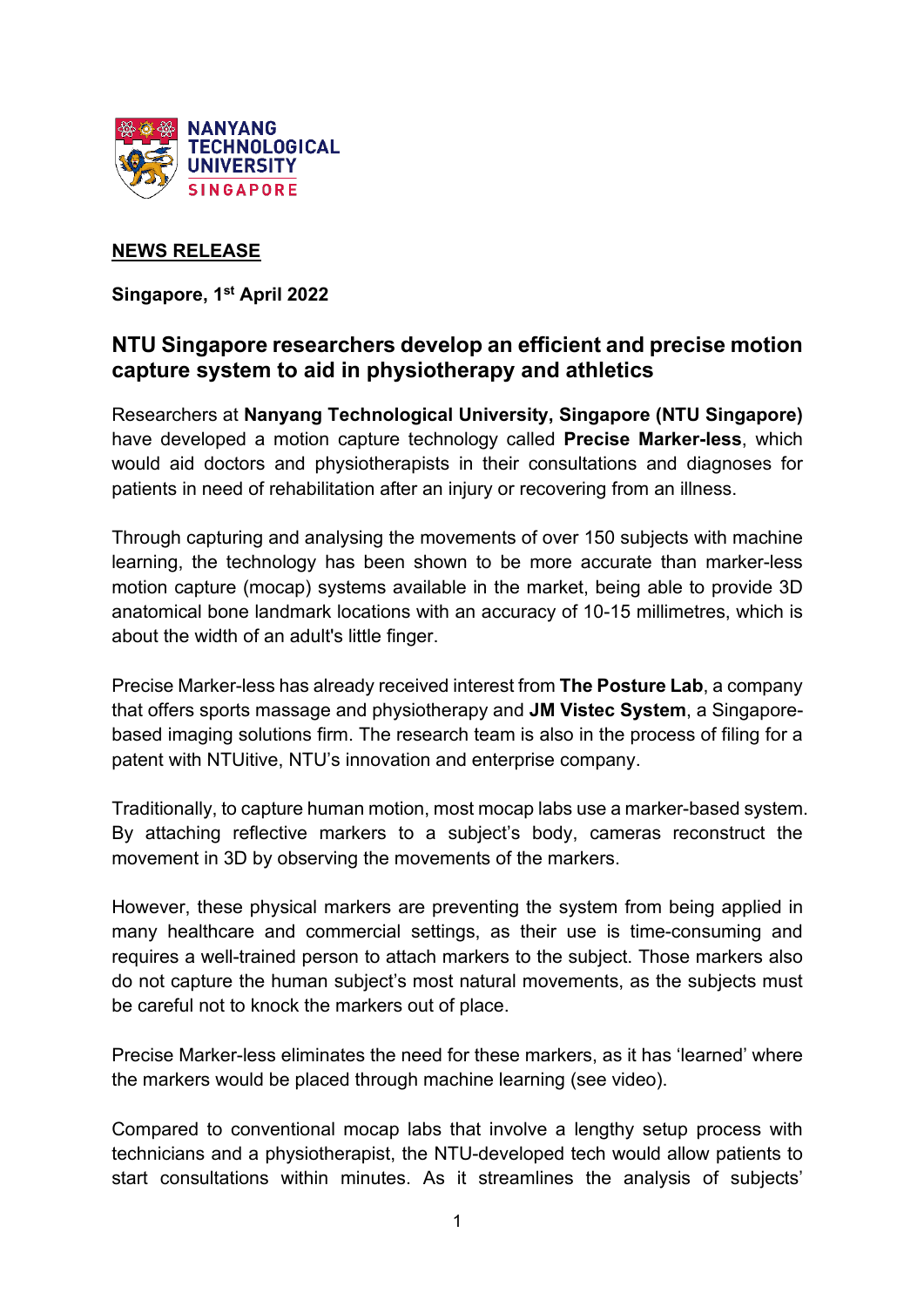movements by cutting out marker placement and manual data post-processing, consultations would also take an hour less on average, say the researchers.

The NTU-developed technology presents an improved tool to help in the care of Singapore's ageing population, reflecting NTU's commitment to using research and innovation to respond to the needs and challenges of healthy living and ageing, which is one of four humanity's grand challenges that the University seeks to address through its **NTU 2025 strategic plan**.

Precise Marker-less was developed by a team of researchers, engineers, and data specialists at the **Rehabilitation Research Institute of Singapore (RRIS)**. RRIS was founded in 2016 by NTU Singapore, the Agency for Science, Technology and Research (A\*STAR) and the National Healthcare Group (NHG).

RRIS aims to develop data-driven and patient-centric health solutions to prioritise the quality of care for Singapore's rapidly ageing population, which is vulnerable to immobilising diseases and disabilities like stroke and knee osteoarthritis.

**Dr Prayook Jatesiktat, Research Fellow at RRIS**, who led the development of Precise Marker-less, said: "Our tool could be applied by professionals in several fields. For example, doctors and therapists could potentially use it to objectively analyse their patients' movements. The technology could also benefit athletes and coaches, as it gives them access to an easy-to-use motion capture system to assess their sports-related actions. Animators could also use our technology to drive their characters' movements."

Providing an independent assessment of the technology's clinical use, **Dr Tan Shu Yun, a family physician and a Senior Consultant at National Healthcare Group Polyclinics**, said: "The technology can be potentially deployed in clinics, hospitals and community rehabilitation centres to provide objective assessments of various pathologies, especially those related to movement disorders."

Providing an industry perspective, **Mr Eugene Goh, Managing Director of JM VisTec System**, said: "Without the need for markers, we foresee good potential in the marketability and commercial value of this innovation. Moreover, its high analysis accuracy would definitely be its unique selling proposition."

## **The technology's simple setup**

The RRIS team requires a simple setup of two to four cameras, a computer, as well as a calibration kit, which is used to process the data derived from analysing the subject's movements. This would make it ideal for industry-based settings, requiring little time and space to be used after it is fully calibrated and adjusted.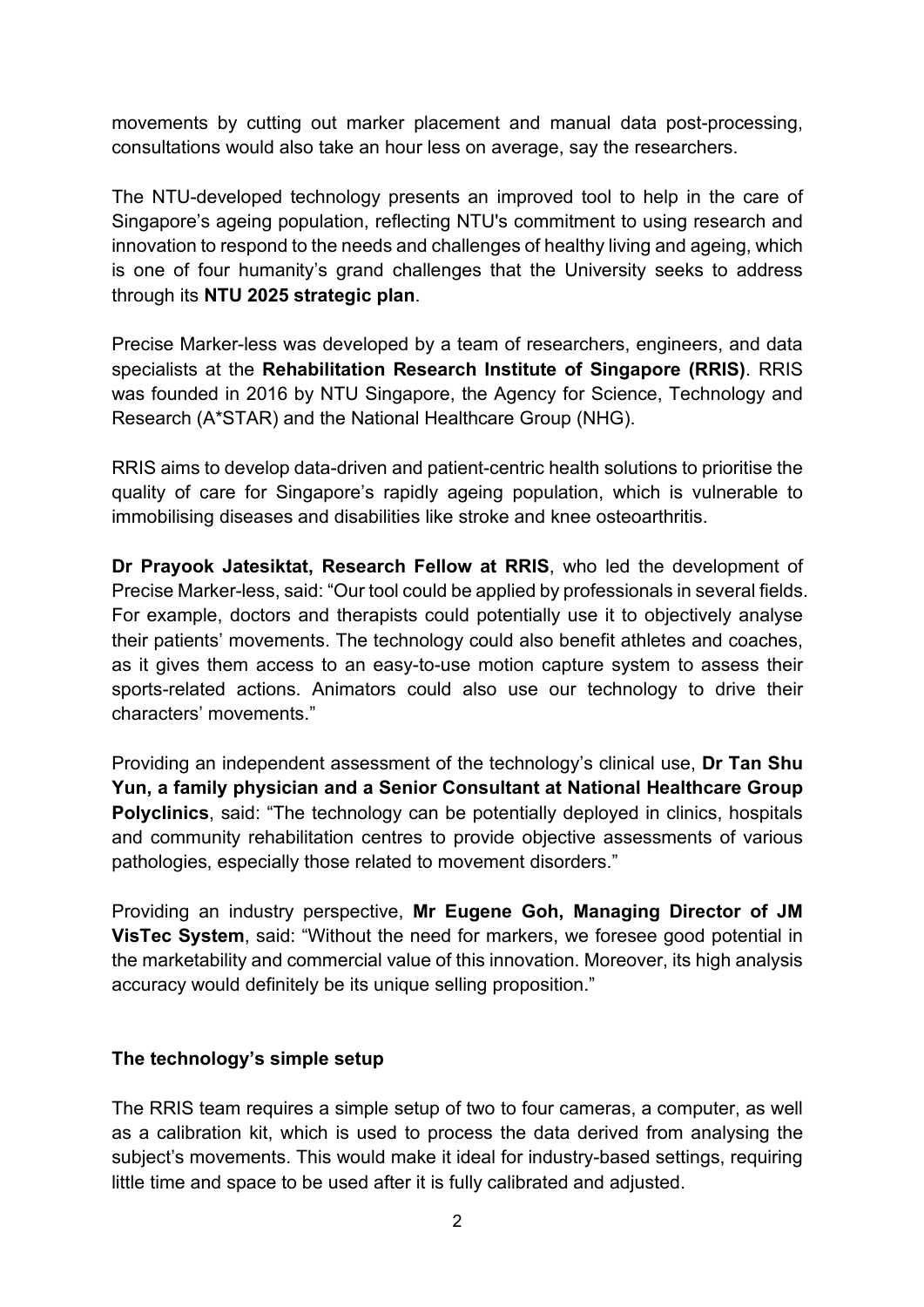The team attributes their technology's precision to its cache of data, which includes over ten million images of subjects' movements, which as of March 2022, translates to 16 terabytes of data.

**Associate Professor Ang Wei Tech, Executive Director of RRIS**, who supervised the project's development, said: "To sharpen the precision of such a model, we harnessed the power of machine learning to train a computation model to predict the location of markers on video footage of a moving subject. The technology developed by our team complements the precision rehabilitation research at RRIS, which harnesses data analytics and computer simulations to enable the translation of such research work to the actual clinical practice." Assoc Prof Ang is also from NTU's **School of Mechanical and Aerospace Engineering**.

Currently, Dr Jatesiktat and his team are continuing tests on their Precise Markerless technology at RRIS' labs, based in the NTU Singapore campus, and at the Clinical Sciences Building in NTU's Novena LKCMedicine campus. The researchers aim to further support the analysis and treatment of a wider range of physical movements and installation environments.

###

### **Notes to Editor:**

**[Video](https://www.youtube.com/watch?v=Bu62Nre4zWI&feature=youtu.be)**: How the NTU-developed Precise Marker-less works

\*\*\* END \*\*\*

#### **Media contact:**

Mr Joseph Gan Manager, Media Relations Corporate Communications Office Nanyang Technological University, Singapore Email: [joseph.gan@ntu.edu.sg](mailto:joseph.gan@ntu.edu.sg)

#### **About Nanyang Technological University, Singapore**

A research-intensive public university, Nanyang Technological University, Singapore (NTU Singapore) has 33,000 undergraduate and postgraduate students in the Engineering, Business, Science, Humanities, Arts, & Social Sciences, and Graduate